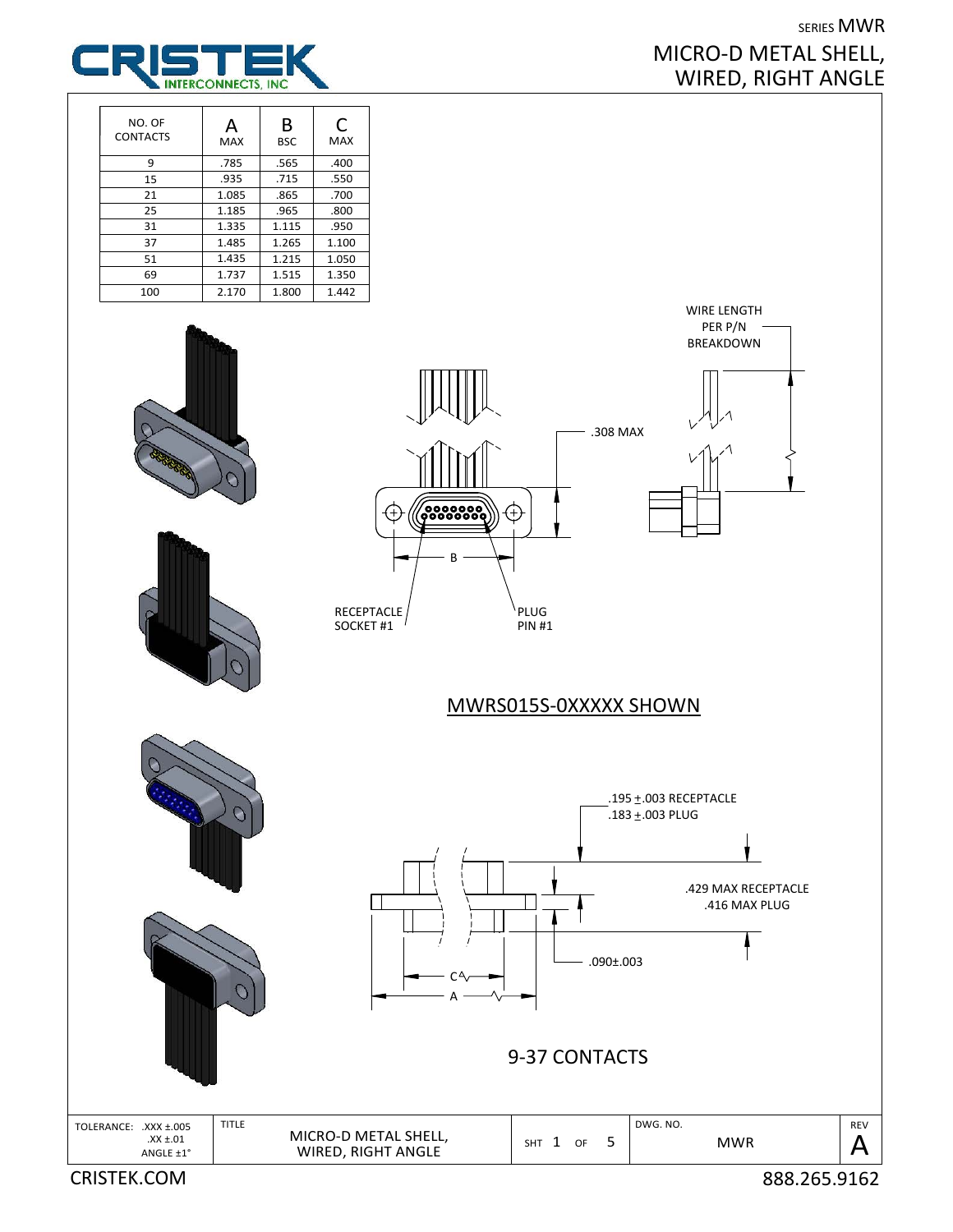



MICRO‐D METAL SHELL, WIRED, RIGHT ANGLE

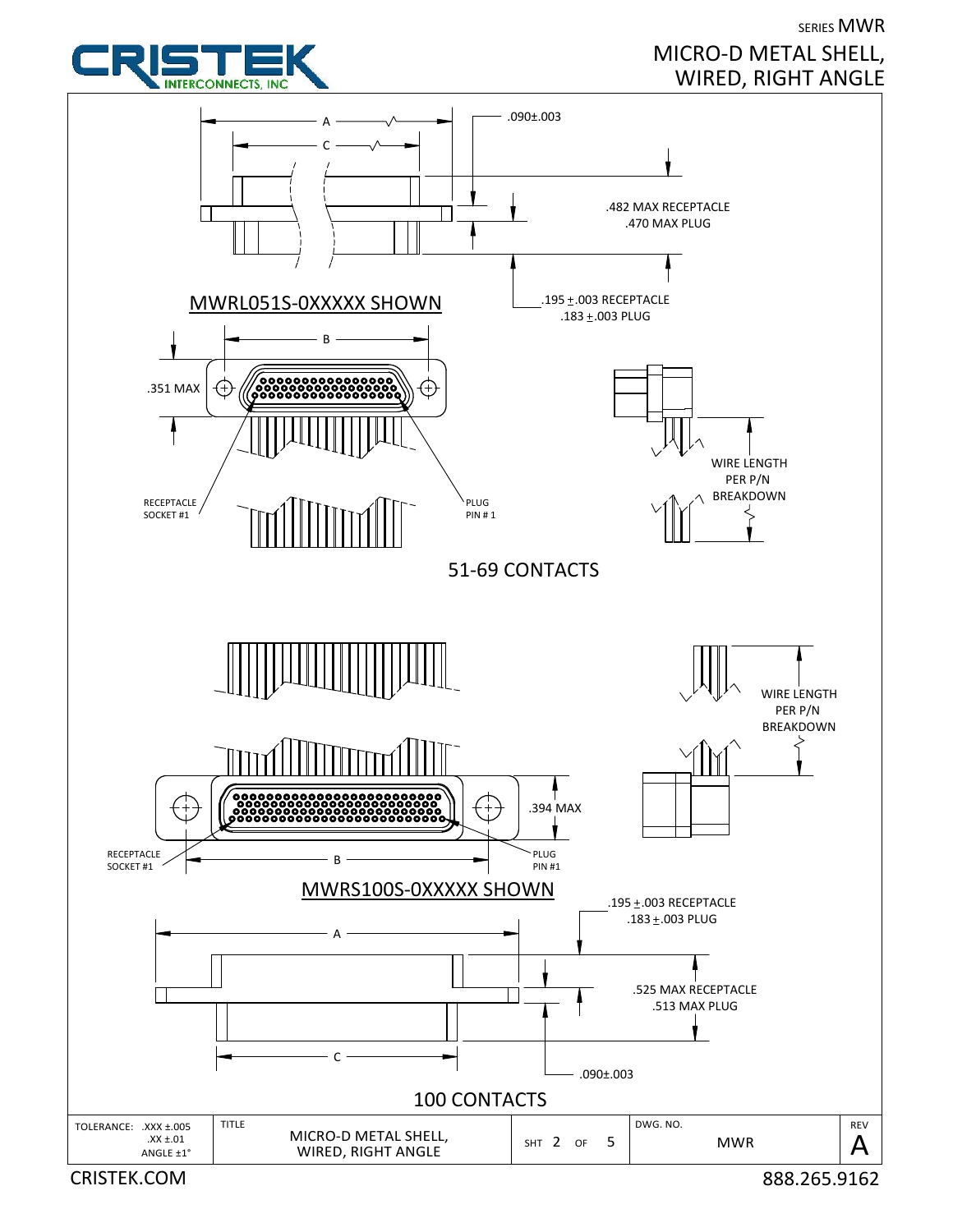



## SERIES MWR MICRO‐D METAL SHELL, WIRED, RIGHT ANGLE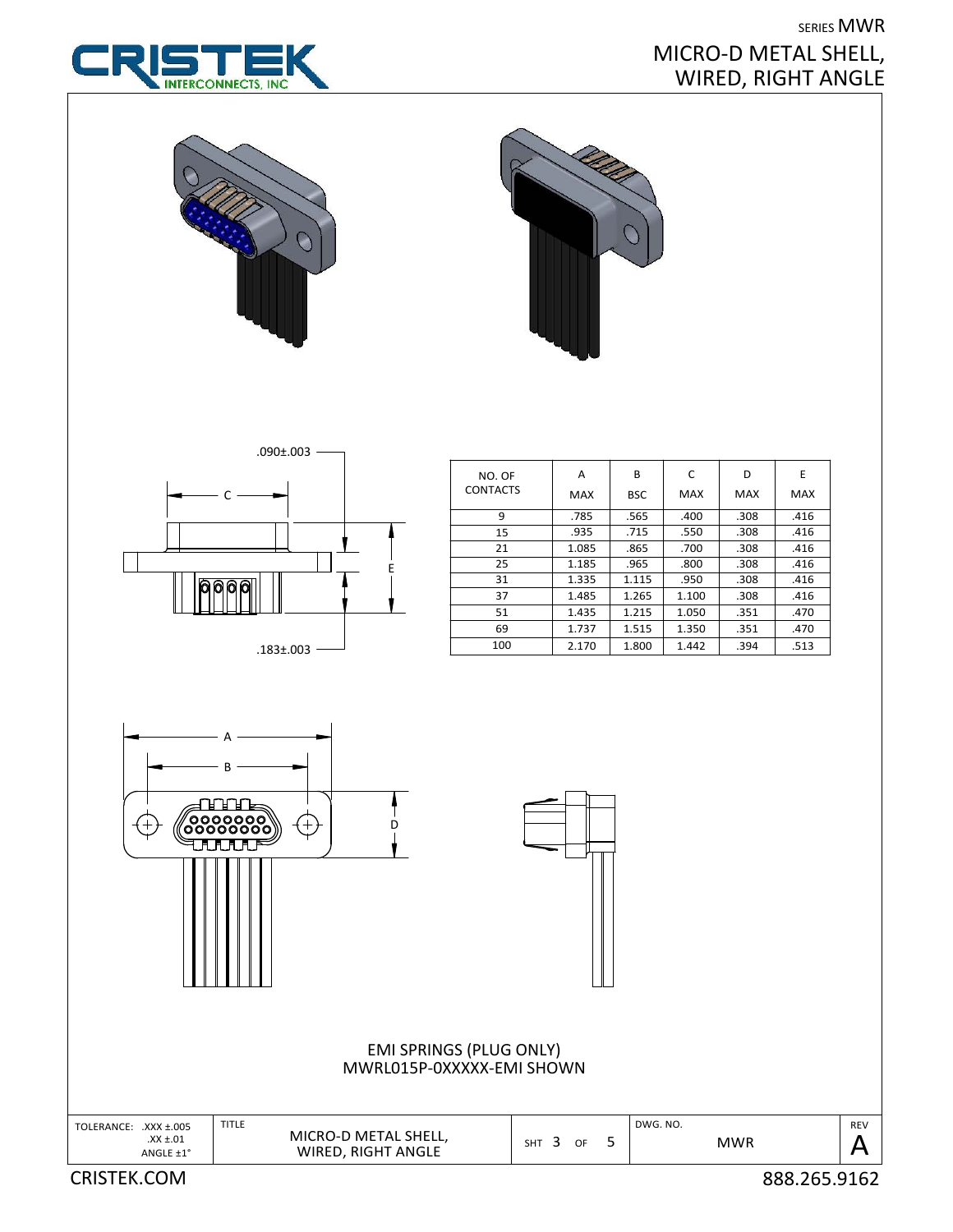

## SERIES MWR MICRO‐D METAL SHELL, WIRED, RIGHT ANGLE